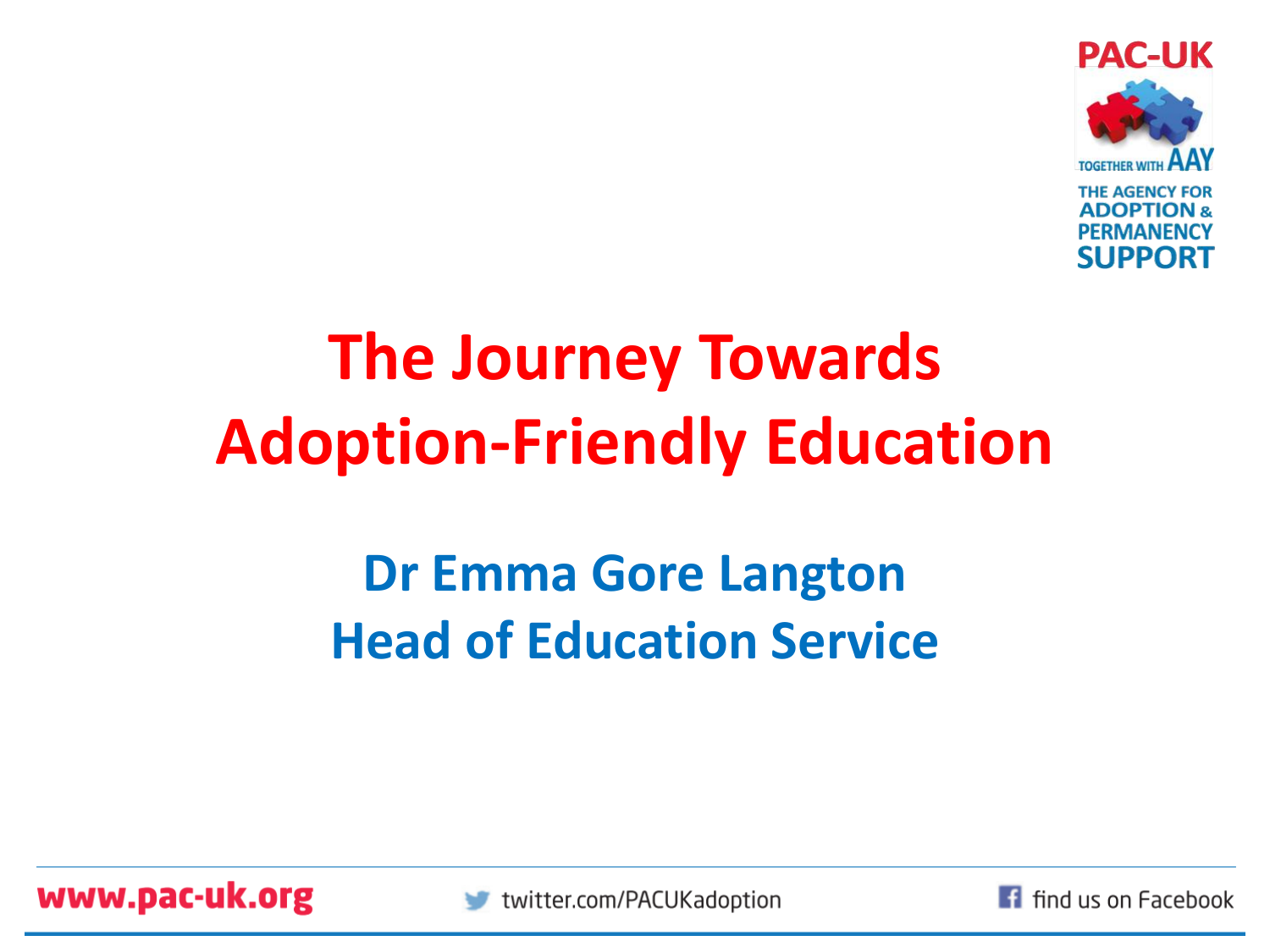

### **Why education?**

www.pac-uk.org



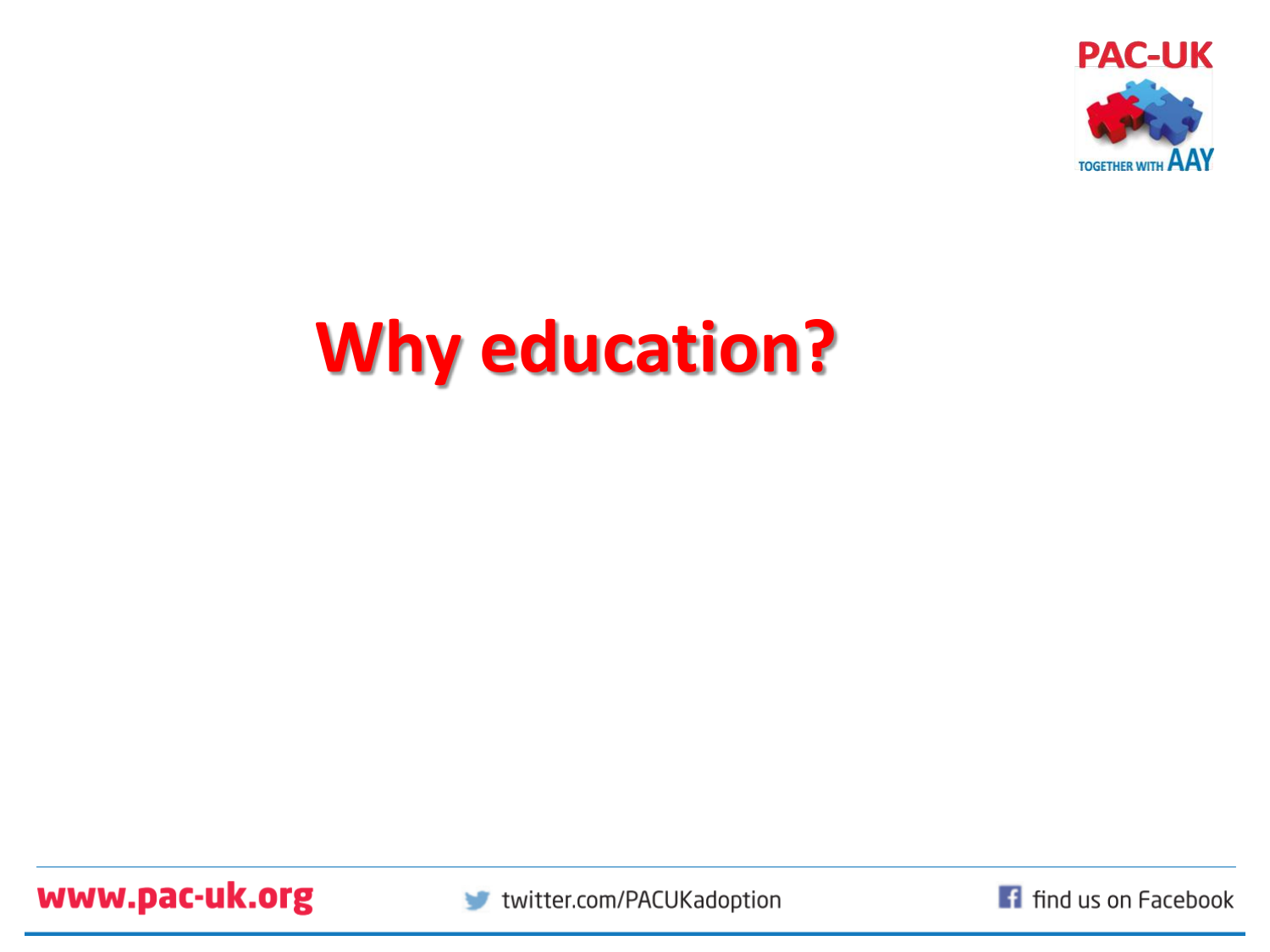### **Attainment (DfE, 2015)**



67% 80% KS1 22% 53% KS4

www.pac-uk.org

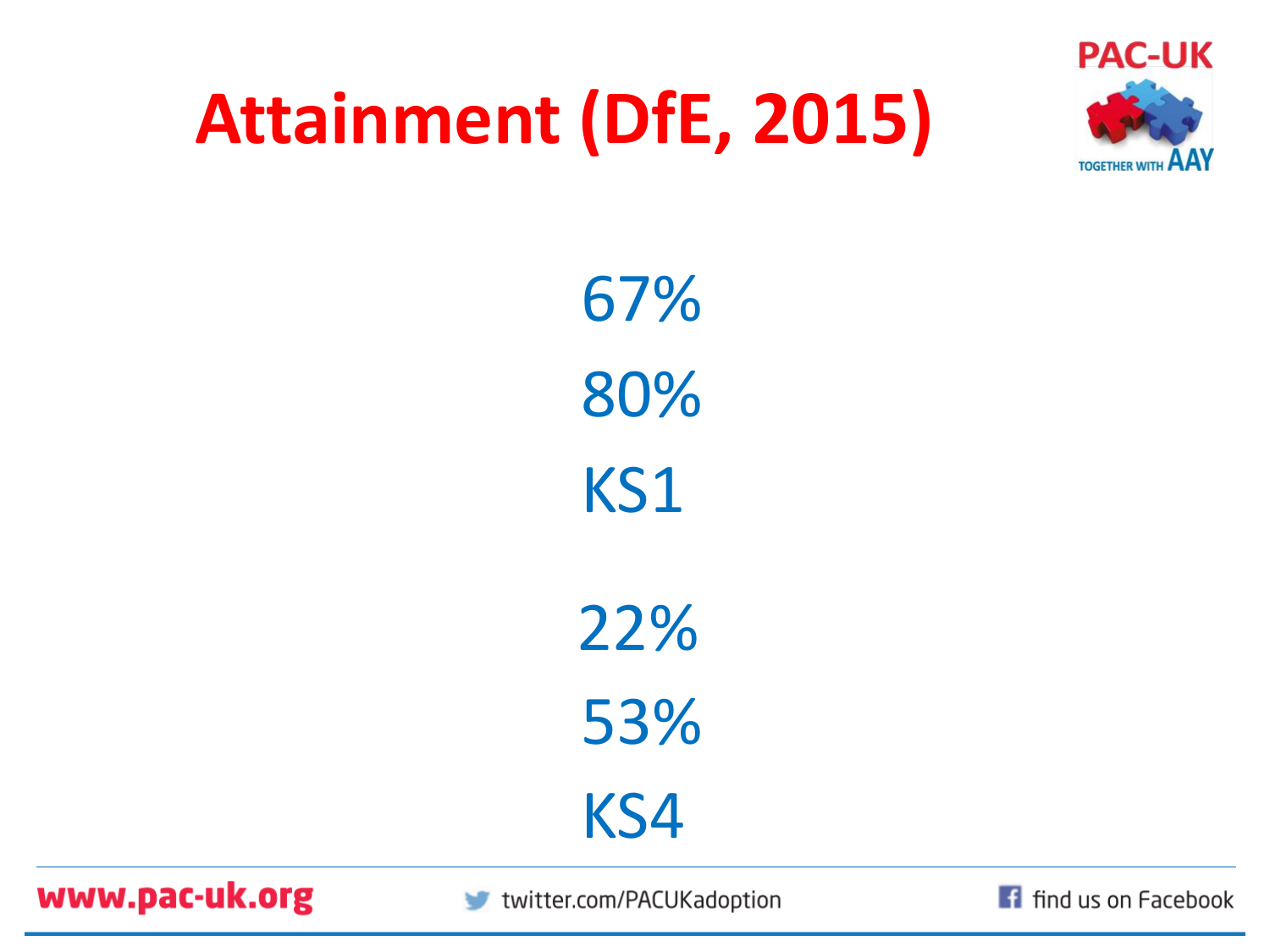### **Inclusion**



2% 0.006% AUK (2014)

25%

2%

#### 20% Sturgess & Sellwyn (2007)

www.pac-uk.org

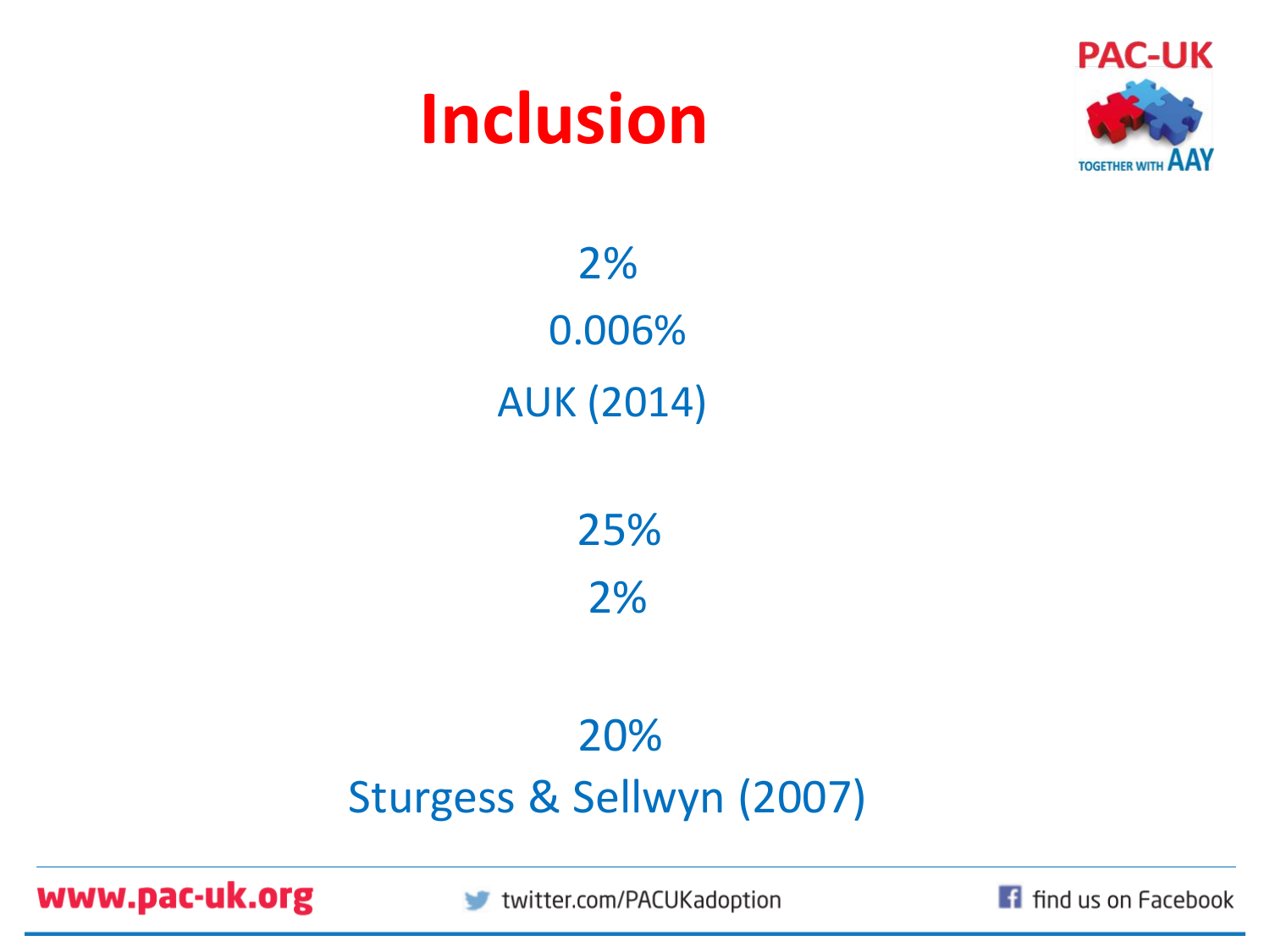

# **15,000**

www.pac-uk.org



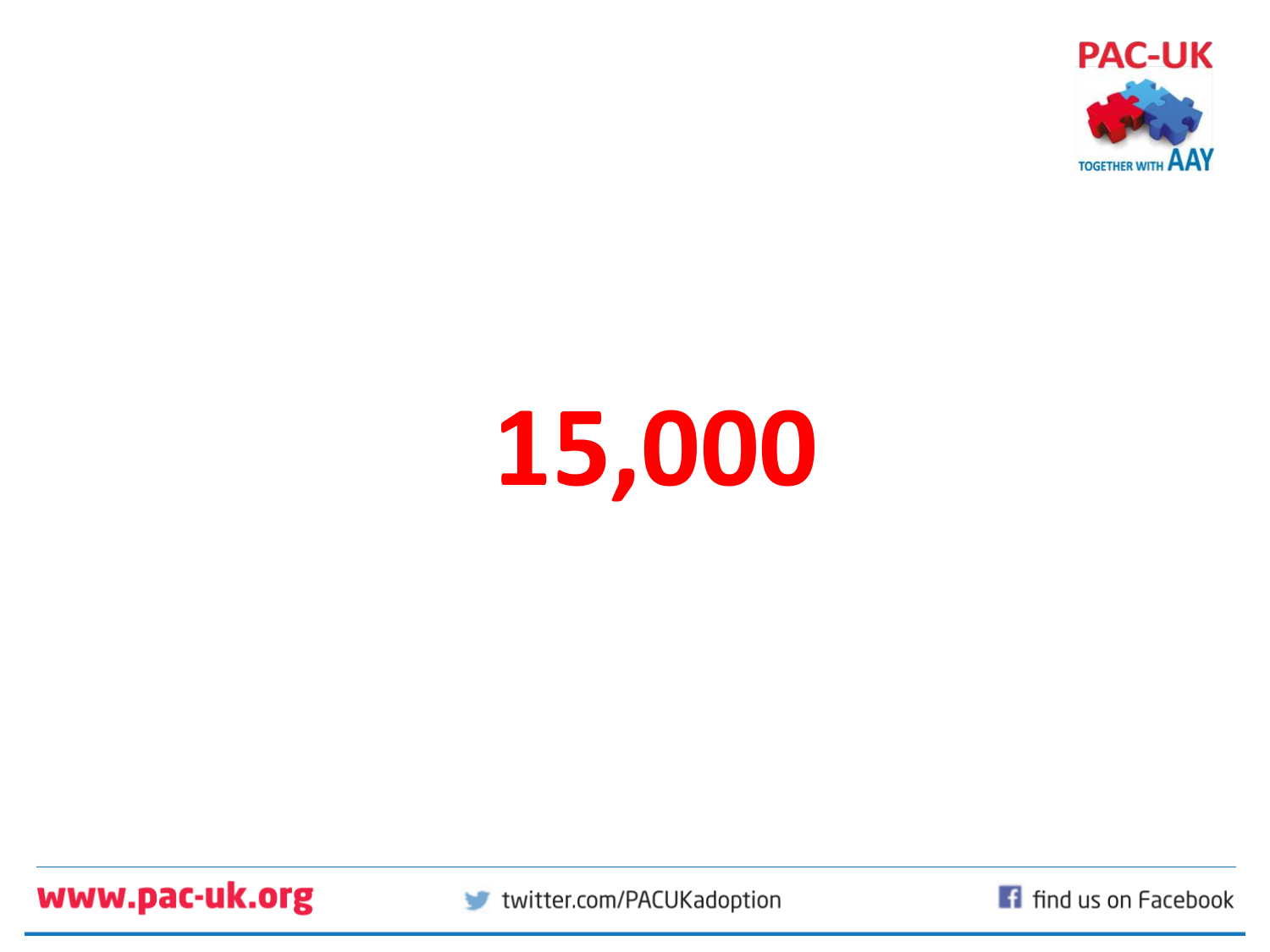# **The system until recently…**





www.pac-uk.org

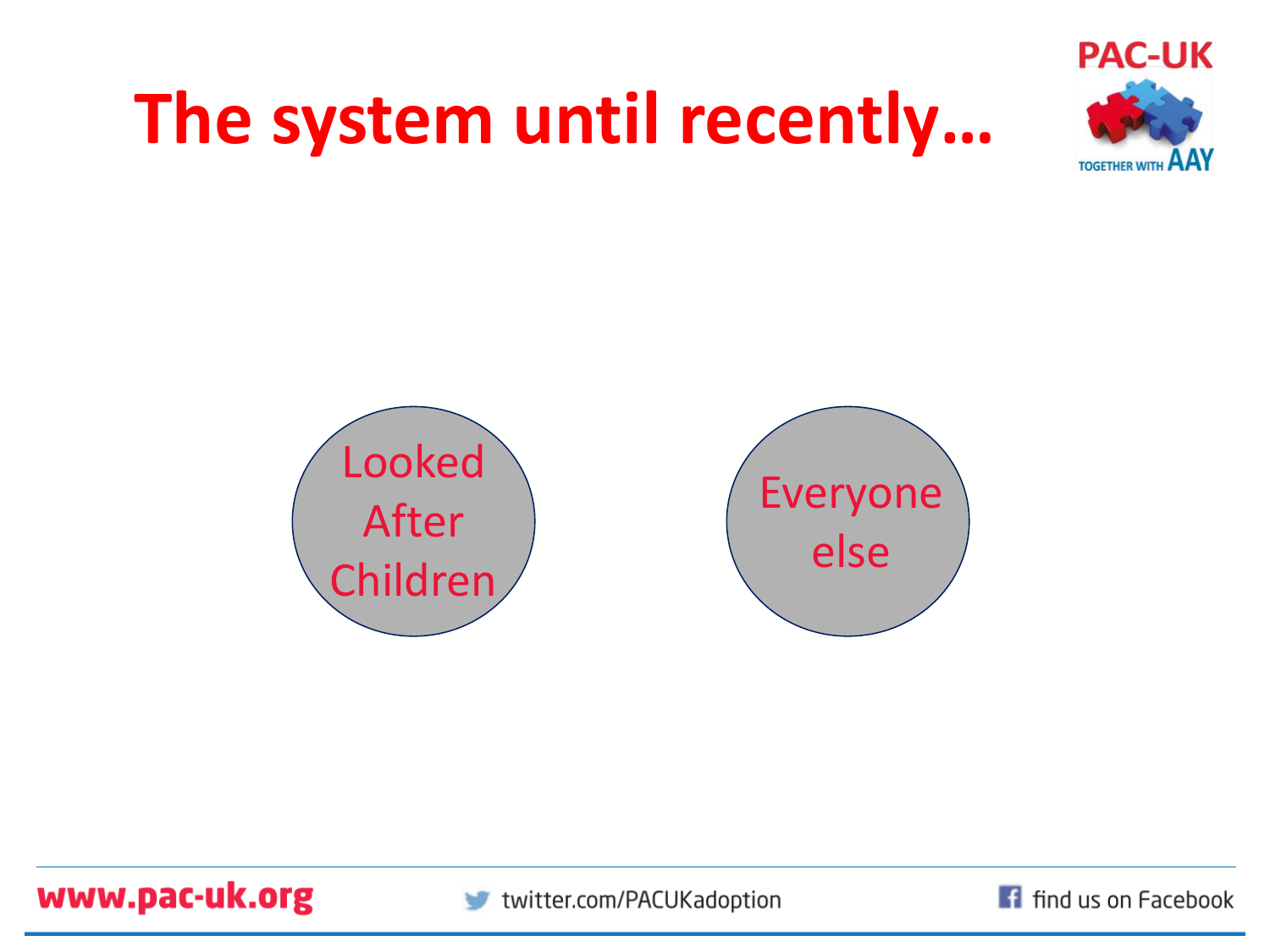### **Changing context: Then (2013/14)**



|                              | <b>LAC</b>                | <b>PLAC</b> |
|------------------------------|---------------------------|-------------|
| <b>Early years education</b> | 15 free hours             |             |
| <b>School admission</b>      | <b>Highest priority</b>   |             |
| <b>School funding</b>        | Pupil premium             |             |
| <b>School support</b>        | <b>Designated Teacher</b> |             |
| <b>LA support</b>            | <b>Virtual Head</b>       |             |
| <b>Therapeutic support</b>   | <b>CAMHS</b> for LAC      |             |

www.pac-uk.org

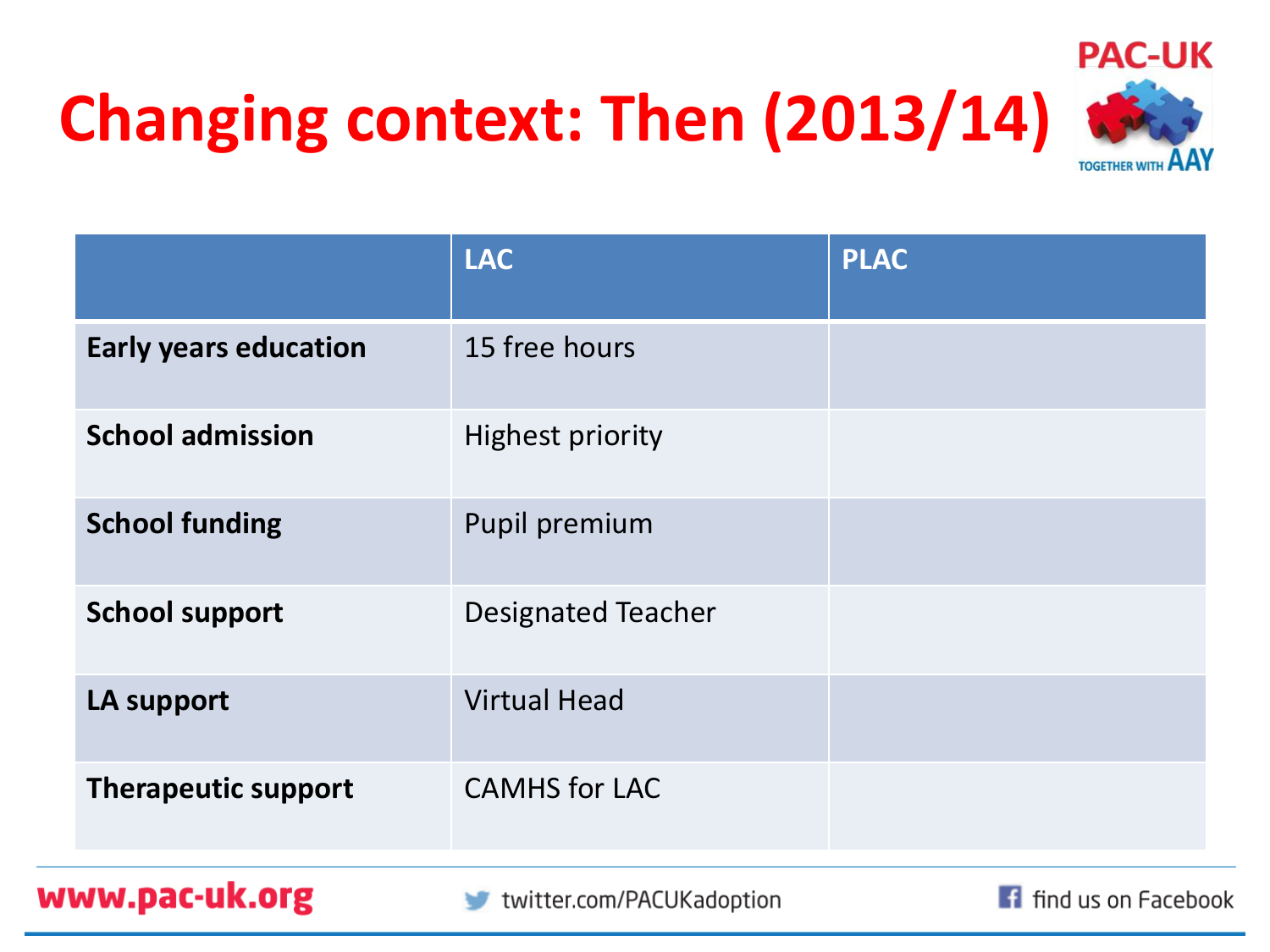### **Our journey**



| 2009 | Schools' training   |
|------|---------------------|
| 2013 | <b>NLAC</b> project |
| 2014 | <b>WLAC</b> project |
| 2015 | <b>DfE</b> project  |
| 2016 | DfE P & I grant     |





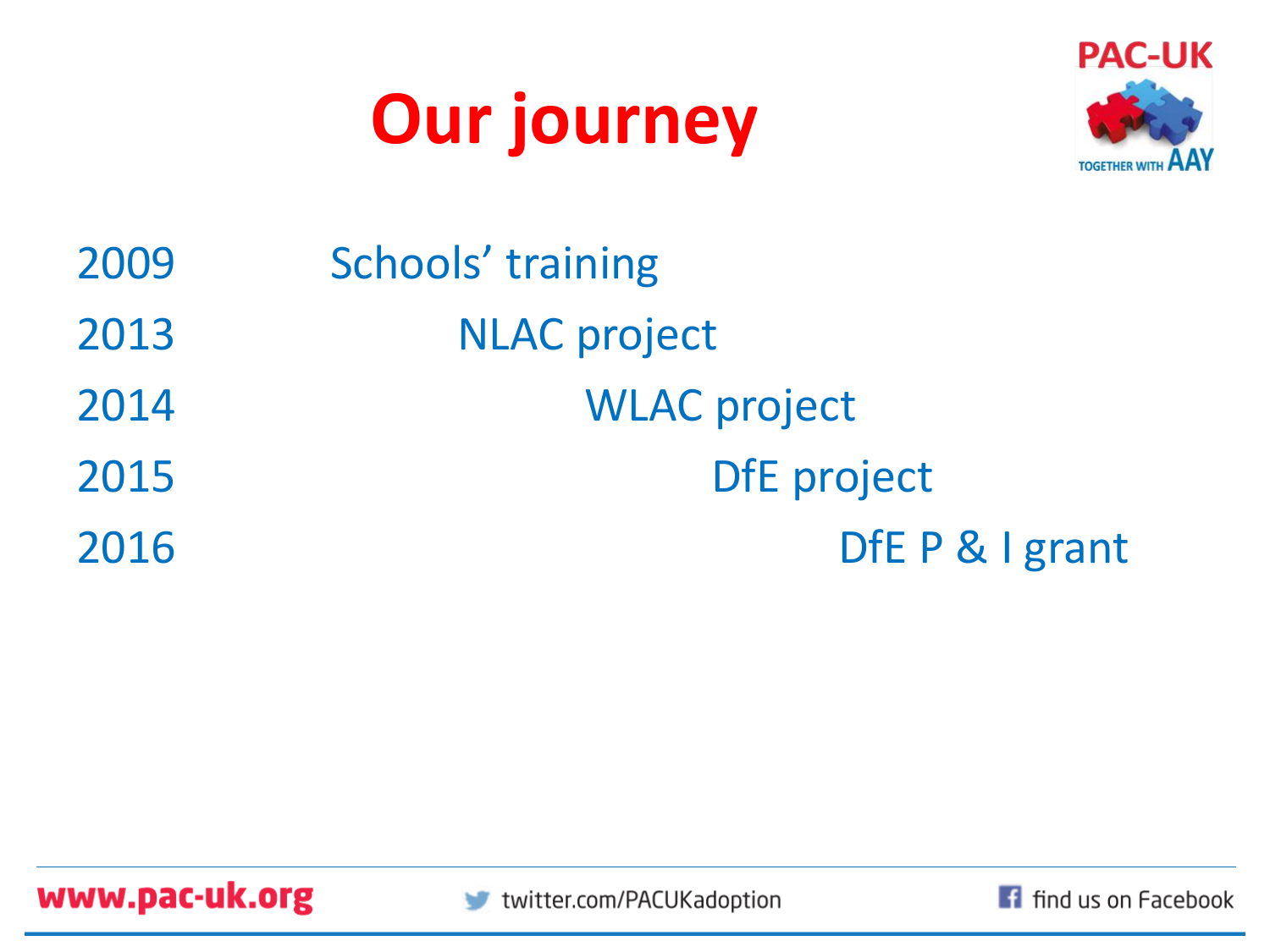# **DfE (2014)**



"Many of these children have experienced **grief and loss and will have had traumatic experiences** in their early lives. **Their needs to not change overnight and they do not stop being vulnerable** just because they ar in a loving home. Their experiences in early life can have **a lasting impact which can affect the child many years** after adoption. We therefore believe that **teachers and schools have a vital role to play in helping these children emotionally, socially, and educationally, to raise their attainment and address their wider needs**."

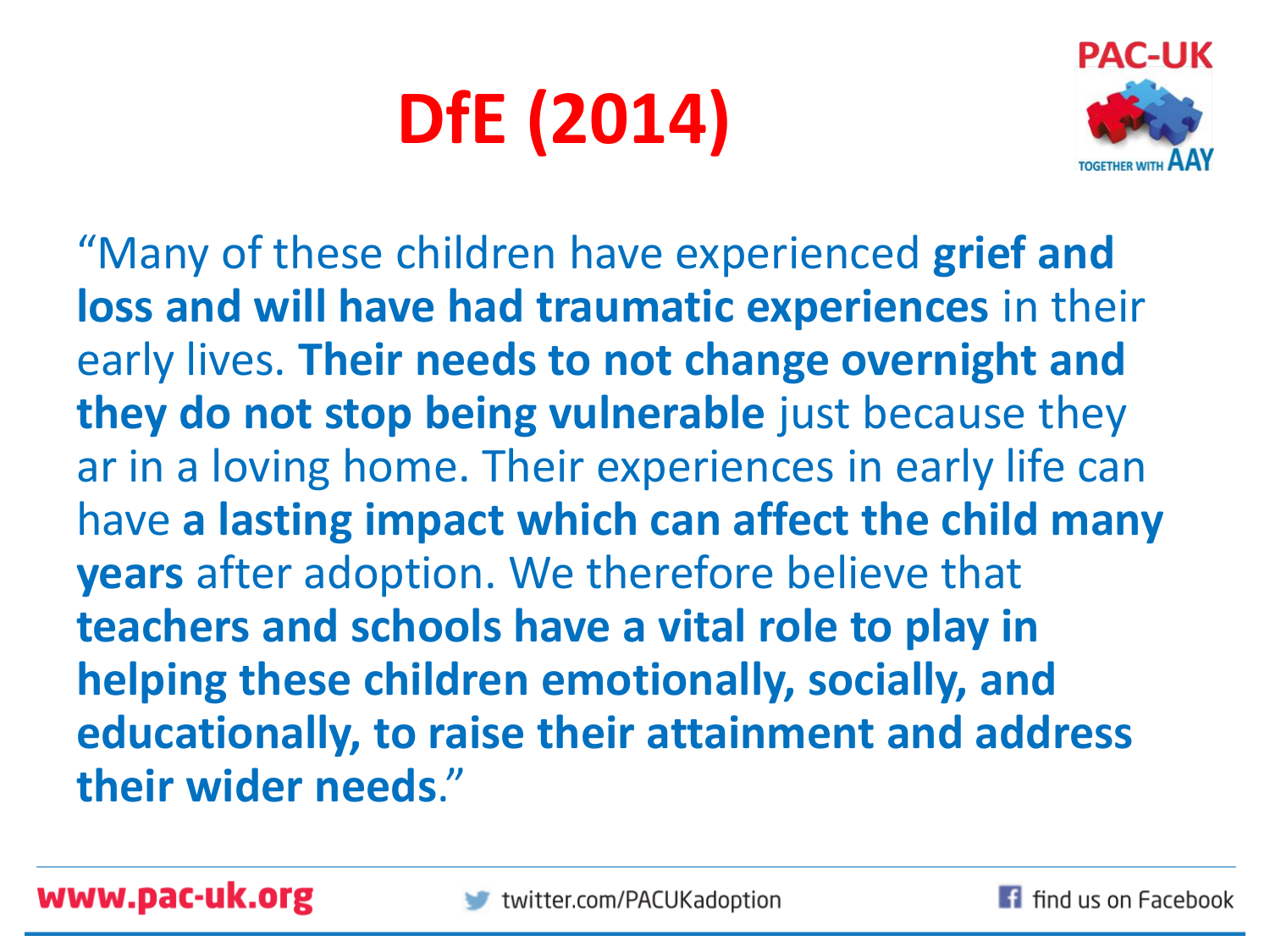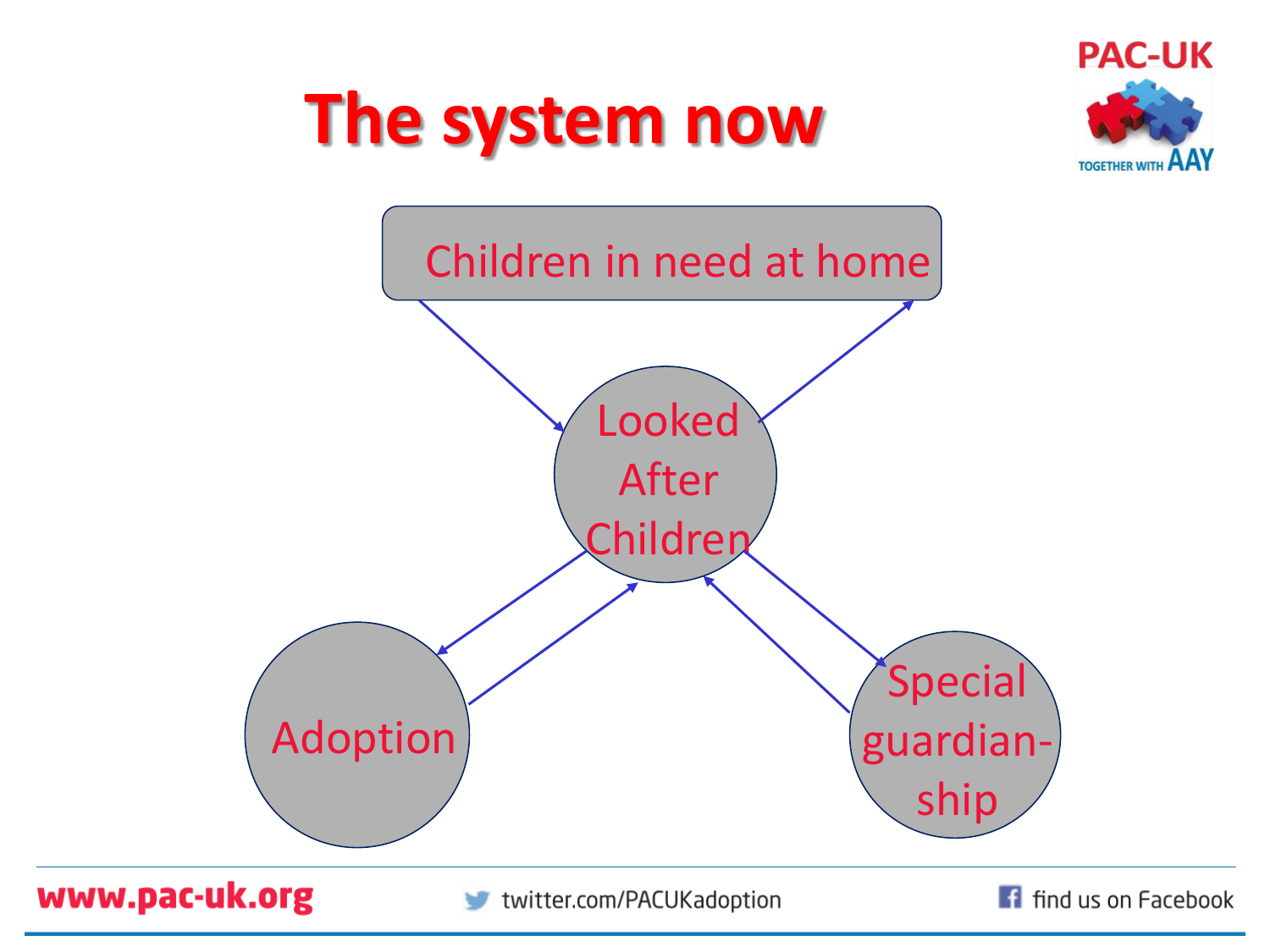# **Changing context: Now (2016)**



|                              | <b>LAC</b>                               | <b>PLAC</b>                              |
|------------------------------|------------------------------------------|------------------------------------------|
| <b>Early years education</b> | 15 free hours<br><b>EY Pupil Premium</b> | 15 free hours<br><b>EY Pupil Premium</b> |
| <b>School admission</b>      | <b>Highest priority</b>                  | <b>Highest priority</b>                  |
| <b>School funding</b>        | Pupil premium plus                       | Pupil premium plus                       |
| <b>School support</b>        | <b>Designated Teacher</b>                | coming soon!                             |
| LA support                   | <b>Virtual Head</b>                      | coming soon!                             |
| <b>Therapeutic support</b>   | <b>CAMHS</b> for LAC                     | <b>Adoption Support Fund</b>             |

www.pac-uk.org

f find us on Facebook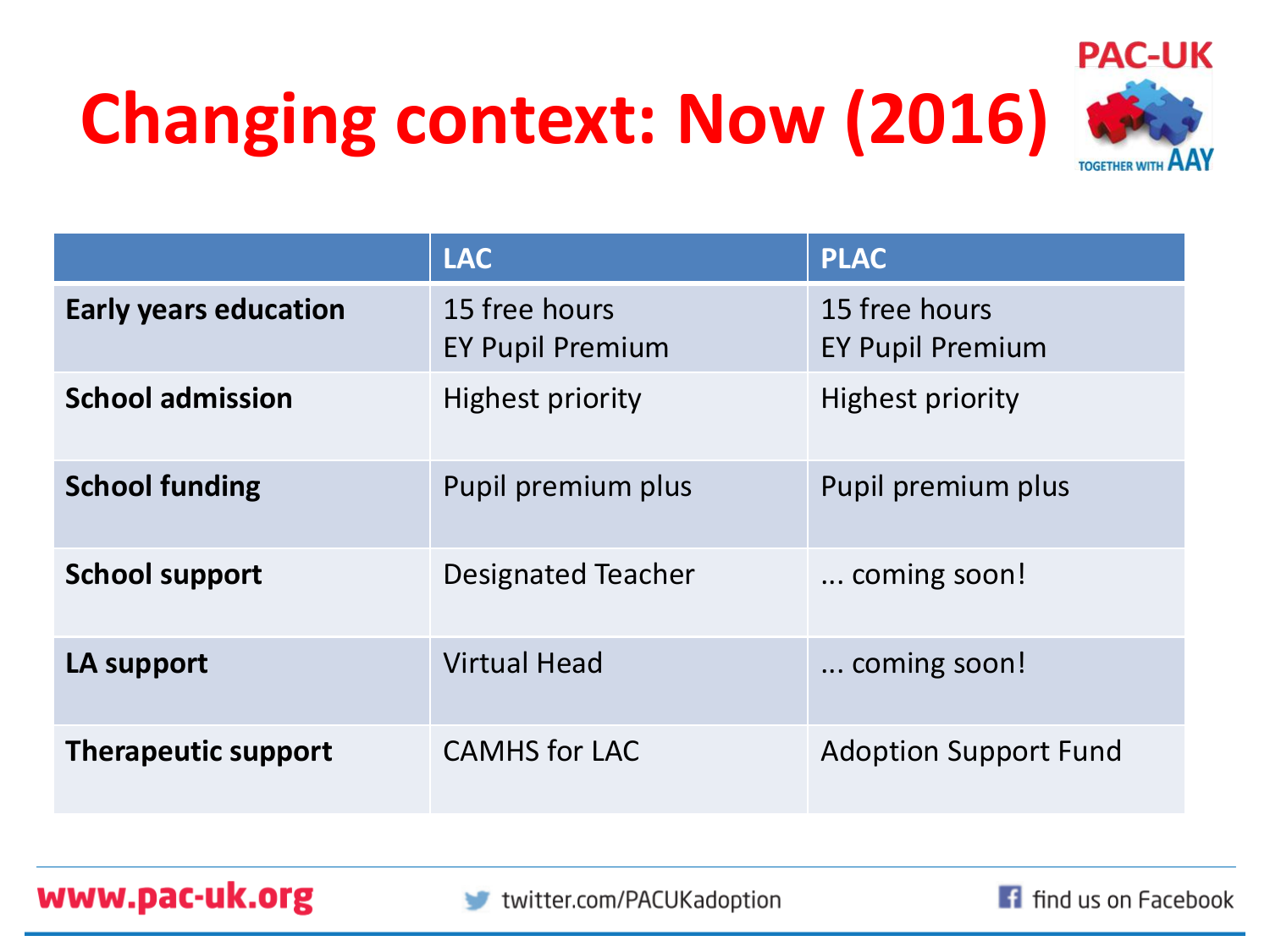### **Our service today**



- Training
- Child-focused consultations
- Systemic support for schools
- CPD for professionals
- Information, support & advice for parents & guardians
- Specialist educational psychology service
- Therapeutic support in schools
- Resources & publications

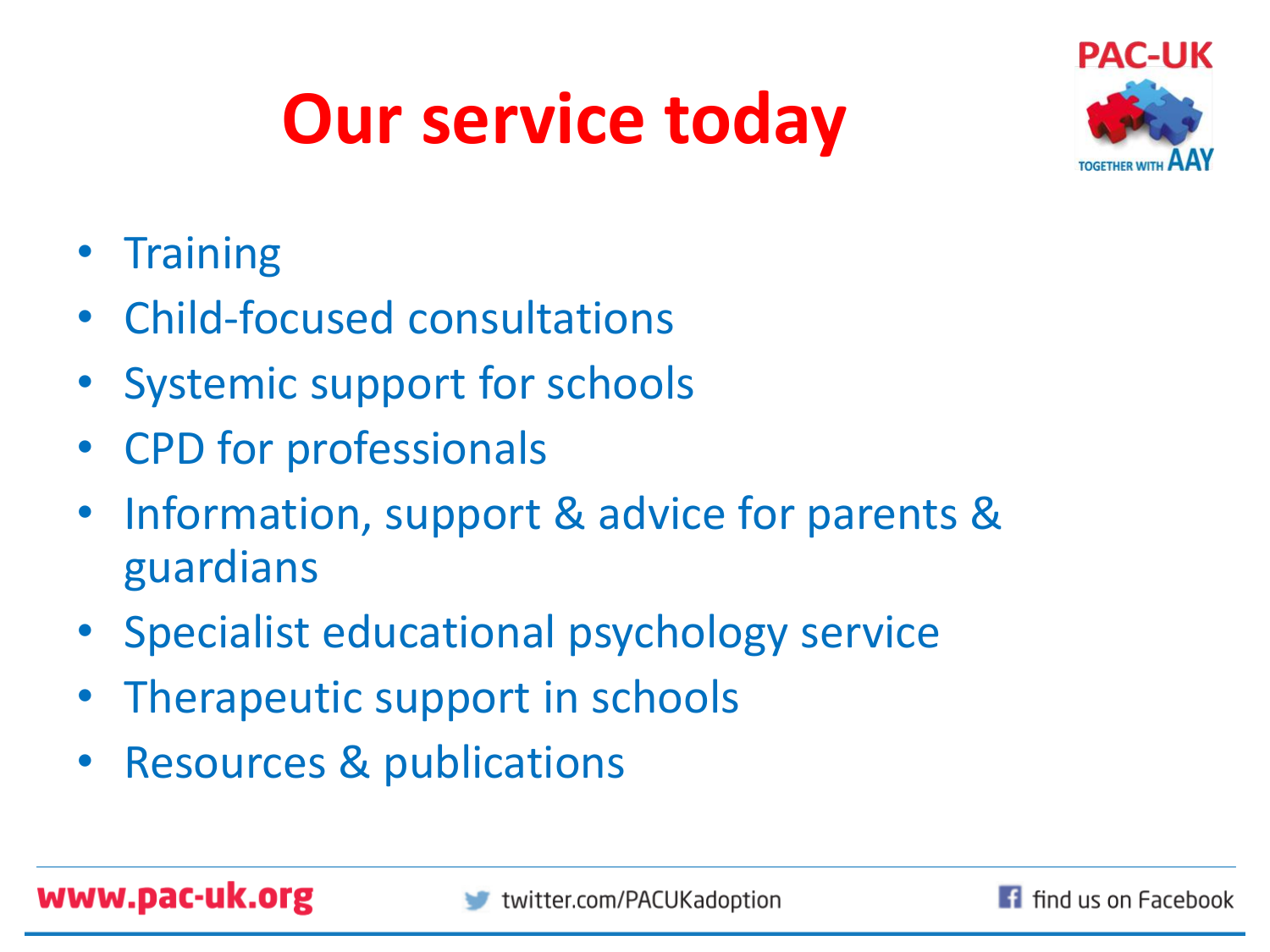### **Areas of focus in work with schools**



- Relationships with adults
- Emotional literacy and regulation
- Relationships with peers
- Executive functioning
- Coping with change & transition

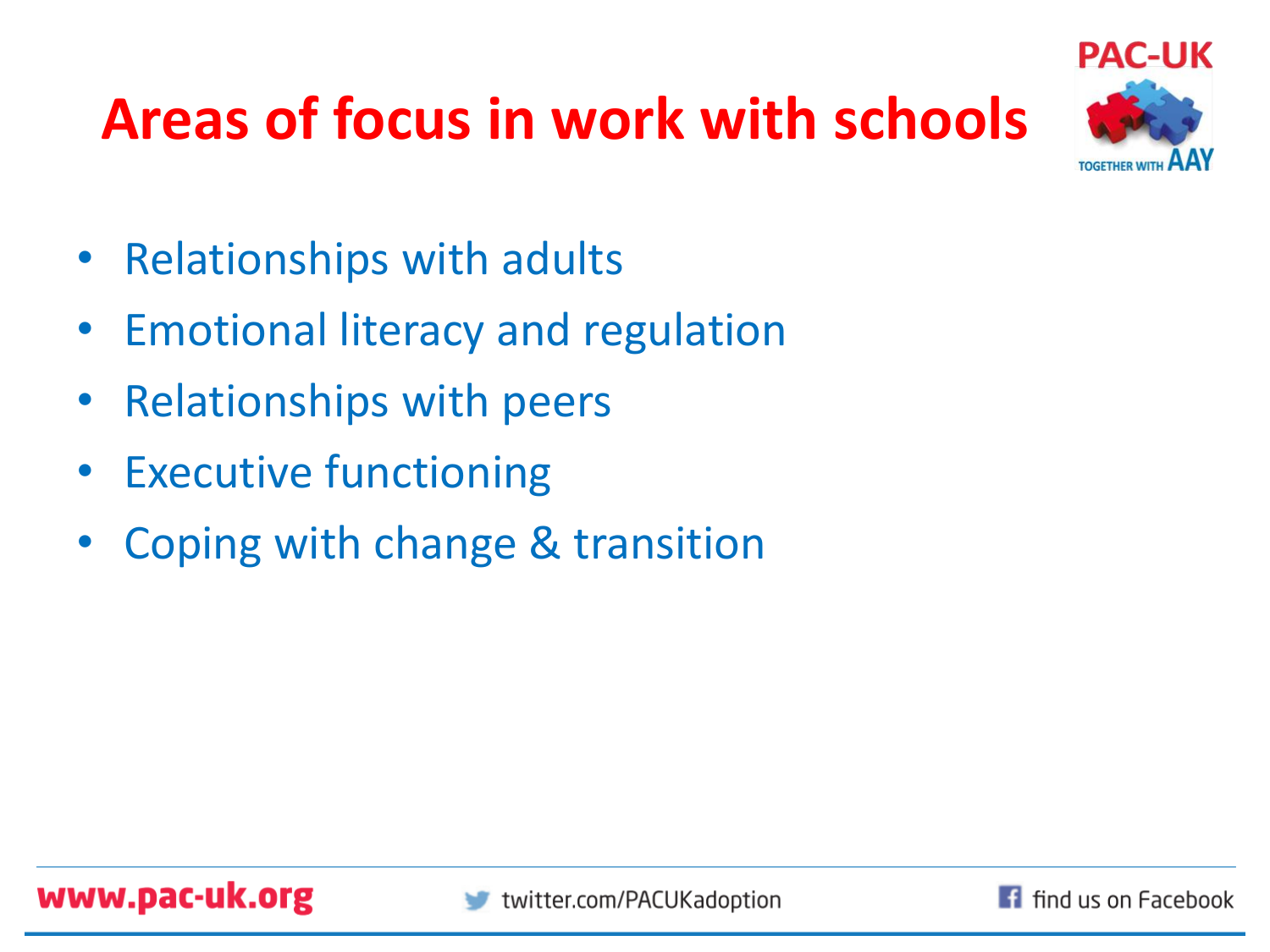### **Strategies:**





- Provide a key person
- Hold the child in mind & transitional objects
- Nurture and structure
- Reconnecting and repairing





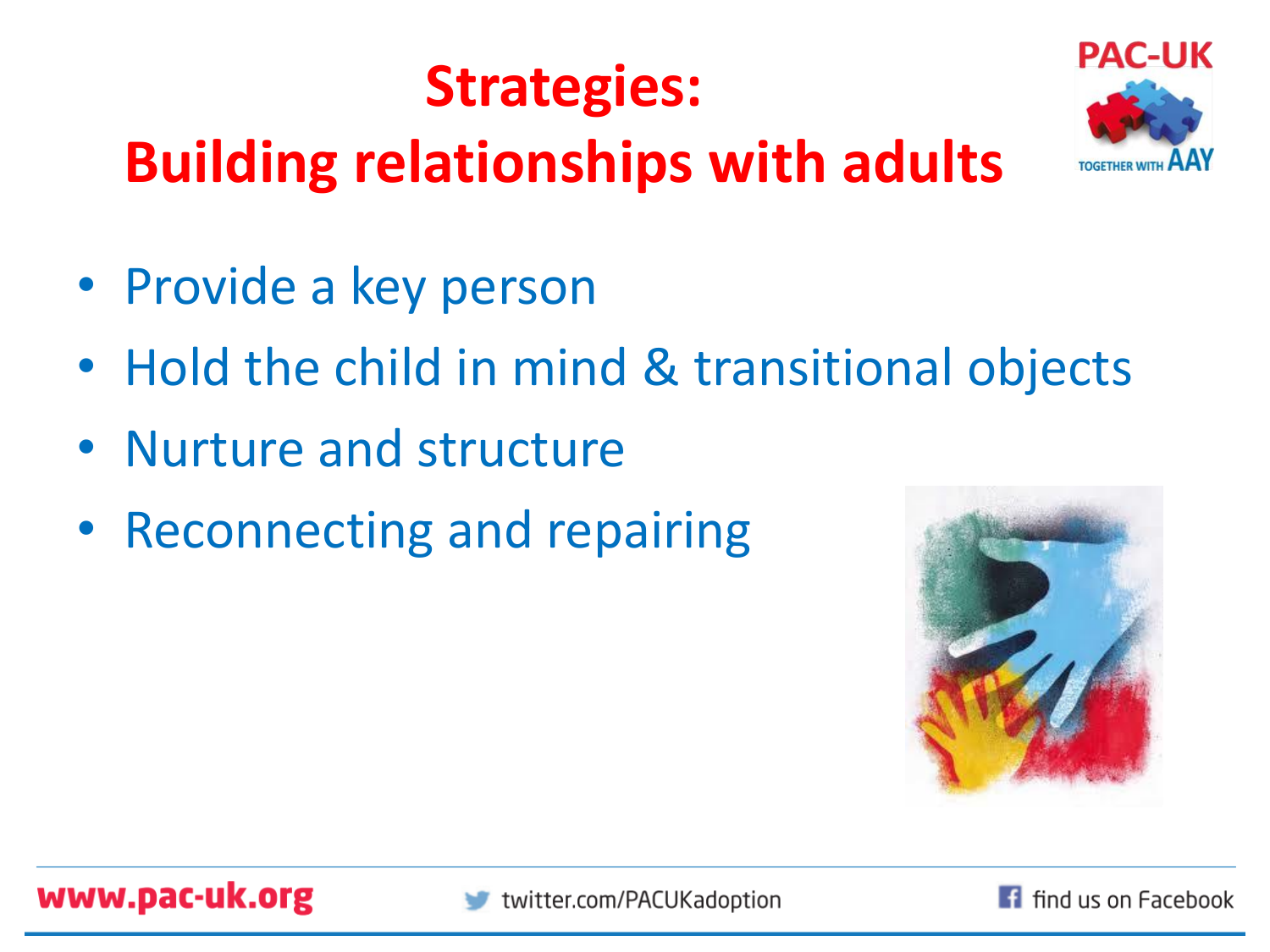#### **Strategies: Helping children to cope with change and transitions**



- Put structure into unstructured time: boring is sometimes better!
- Goodbyes are as important as hellos
- Planning and preparation



www.pac-uk.org

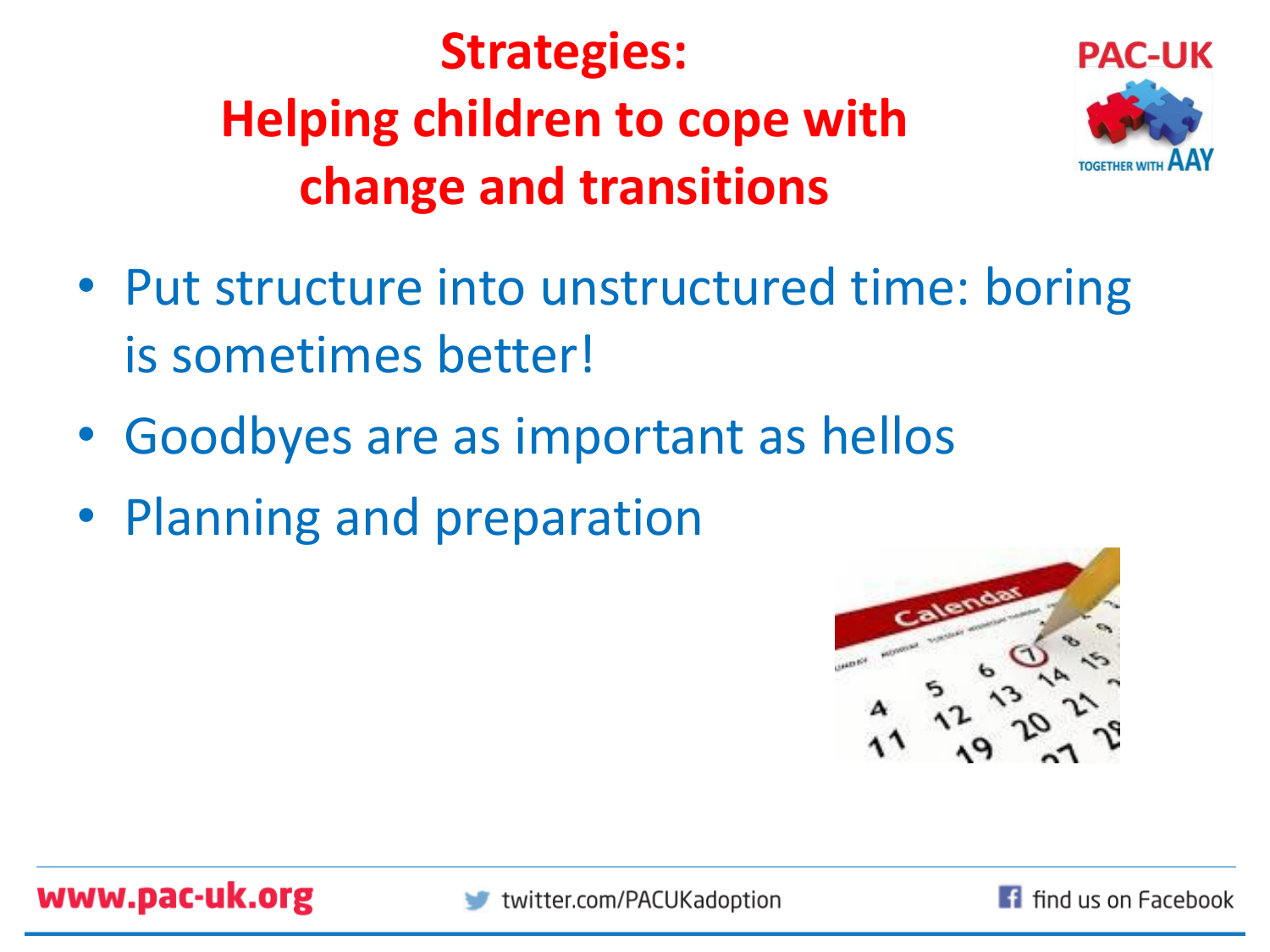#### **Strategies: Helping children to develop their 'air traffic controls'**



- Think younger
- Lend your frontal lobe: provide a narrative
- Scaffold the activity
- Teach the child to use checklists and prompts



www.pac-uk.org

twitter.com/PACUKadoption

**1** find us on Facebook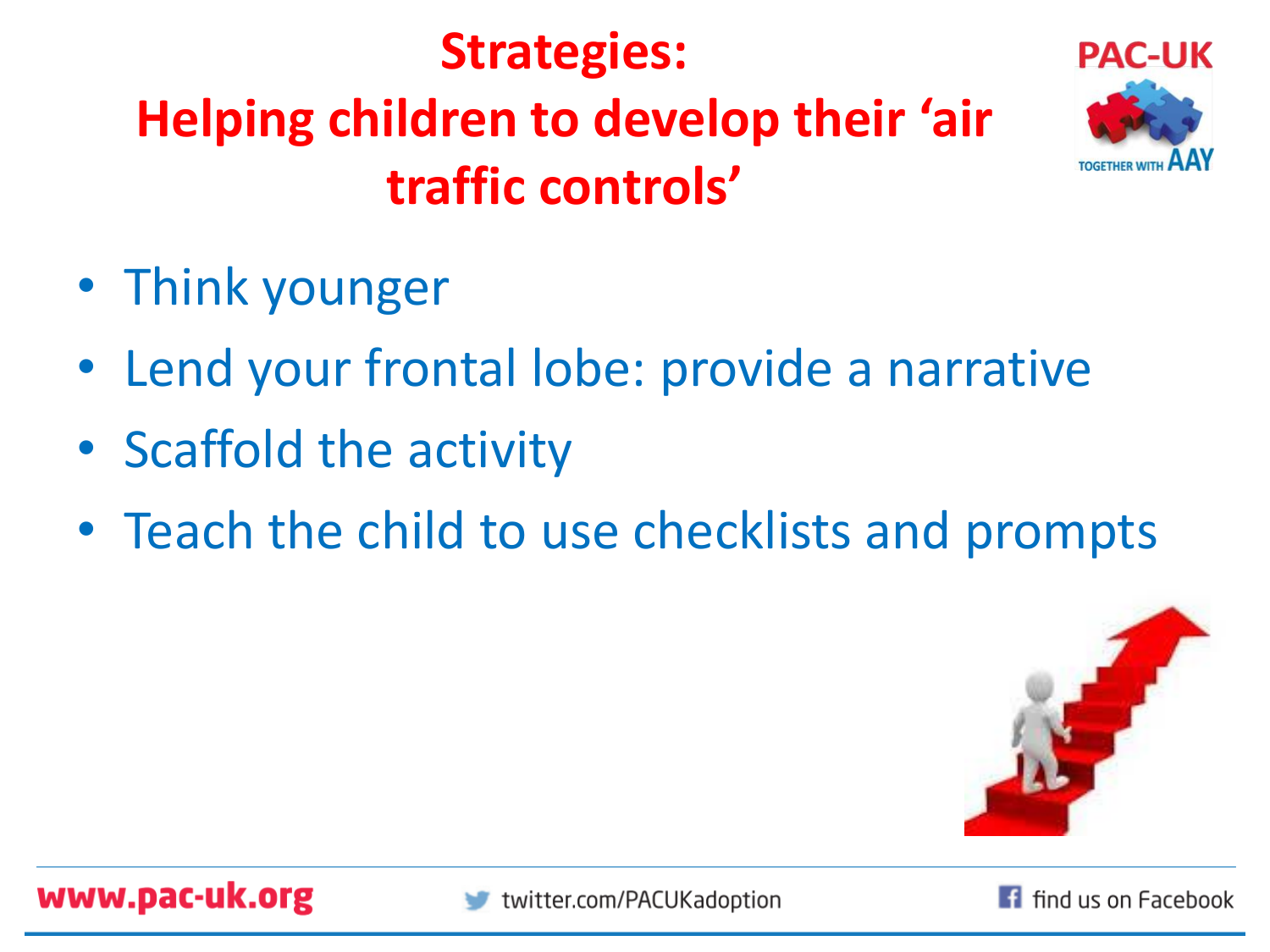### **Strategies: Helping children to stay calm**



- Safe spaces
- Time in, not time out
- Routine and predictability
- Sensory grounding





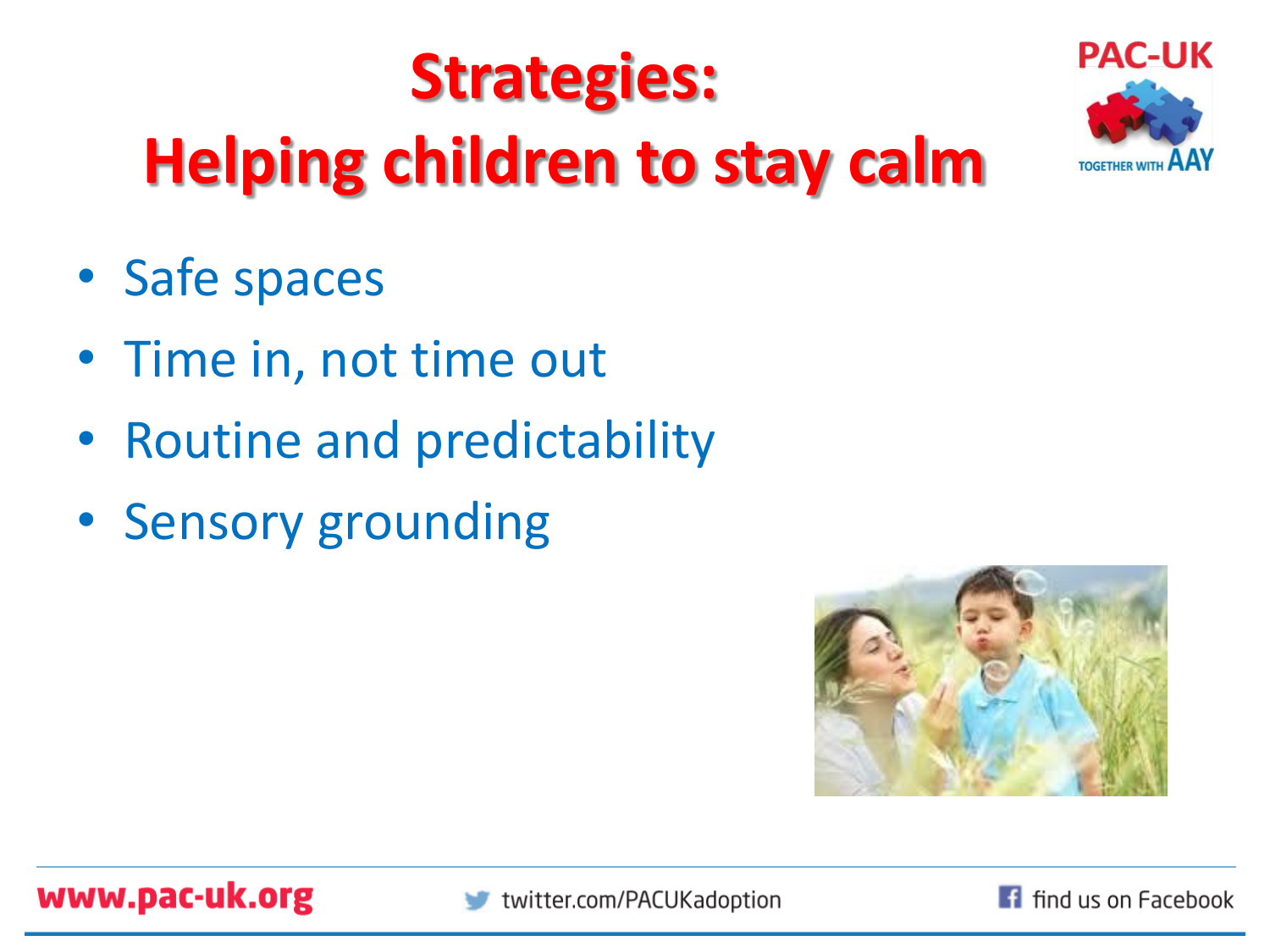# **What young people tell us**



- "We have to have someone in schools who actually understands what adoption might mean to us"
- "We want you to stop making snap judgements about our behaviour, and instead ask us what would help"
- "We need to support rather than punishment; someone to talk to and listen, who can help us deal with our emotions"
- "We want you to have training from specialists to help you understand why we sometimes get anxious, sad, feel mixed up, empty, confused, angry and lonely"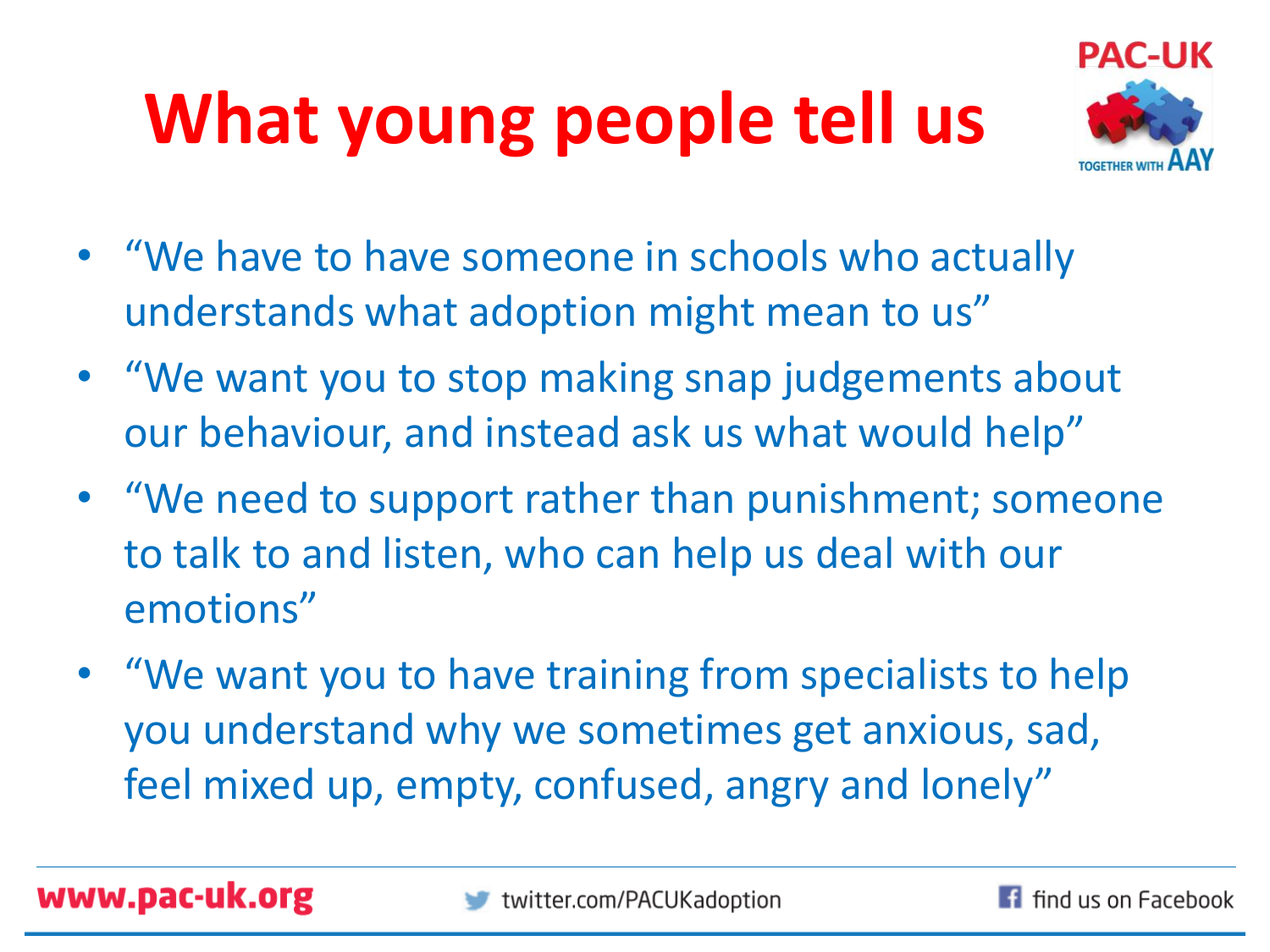

- "We want adoption to be out in the open so we feel we can talk about, rather than feeling ashamed or bottling it up"
- "We need you to stop the bullying by improving how you tackle it"
- "We want to learn about fostering and adoption in the same way that we learn about LGBT issues and other cultures and religions"
- "We want help to meet other adopted teenagers; there are probably others like us in school but we don't know who they are"

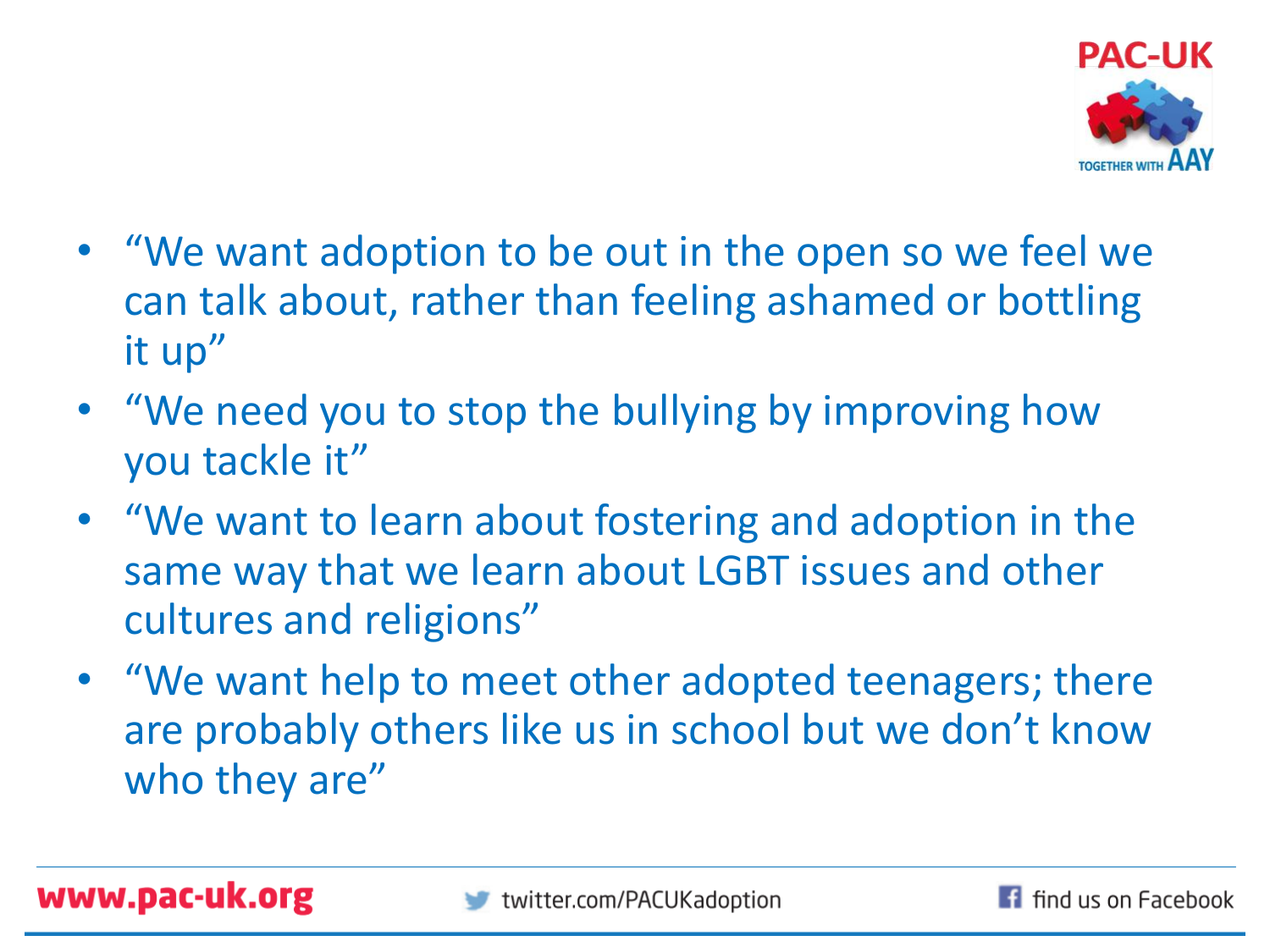### **Adoption Friendly Schools Research**



- Online survey Sept-Dec 2015
- 406 responses in total; 340 adoptive parents; 20 special guardians; 20 foster carers; 8 adopted adults; 38 teaching staff; 36 school leadership; 19 school governors; 10 adoption/fostering social workers
- England (91%), Scotland (3%), Northern Ireland (1>%) and Wales (2%)

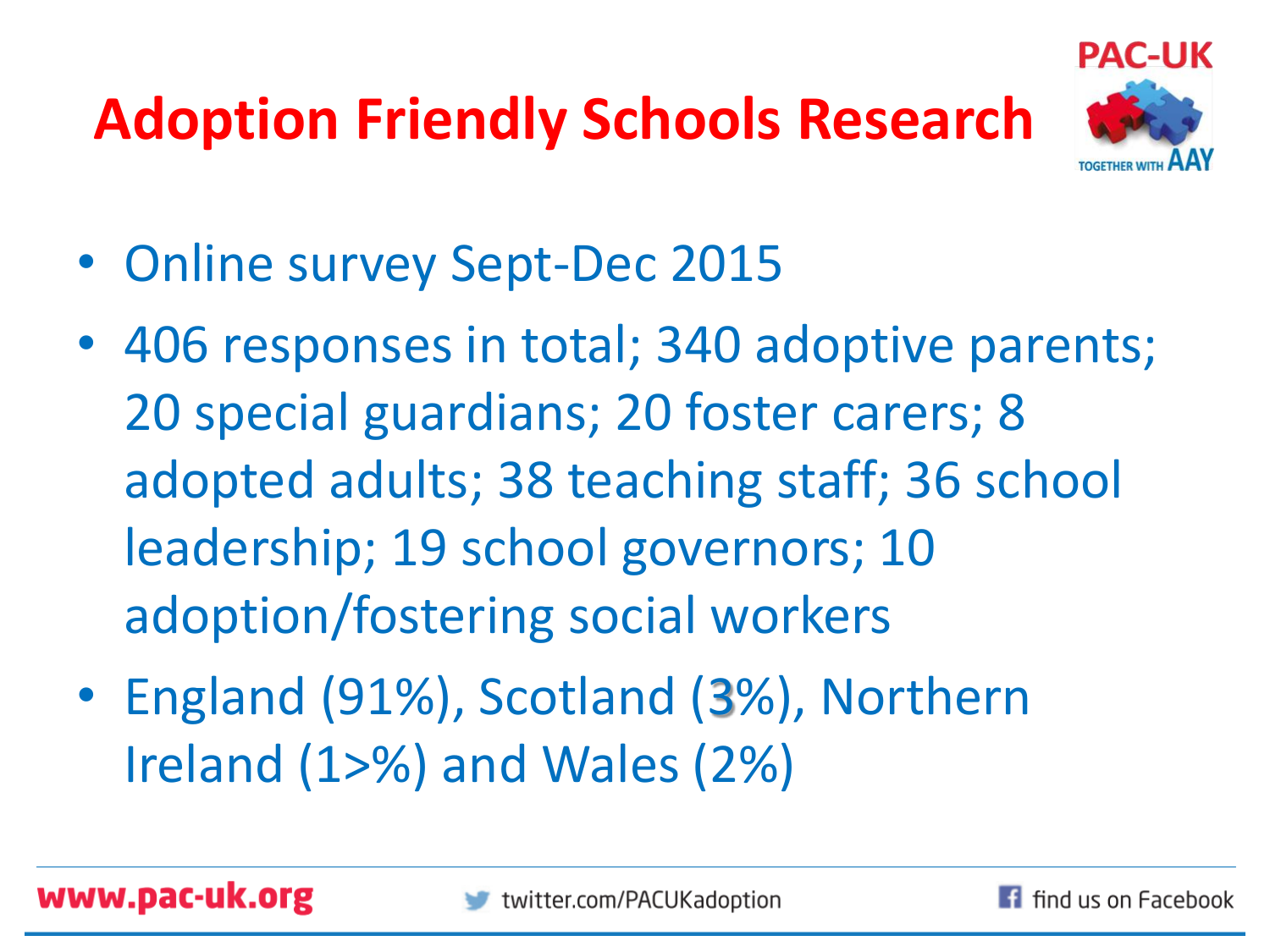# **Context: Pressures on schools**



- •Torn between attainment and nurtureexternal pressures including Ofsted
- •"Meet the needs of the 29 or the one?"
- •Key role of leadership- internal pressures
- •No statutory frameworks as for looked after children
- •'SEN or nothing'

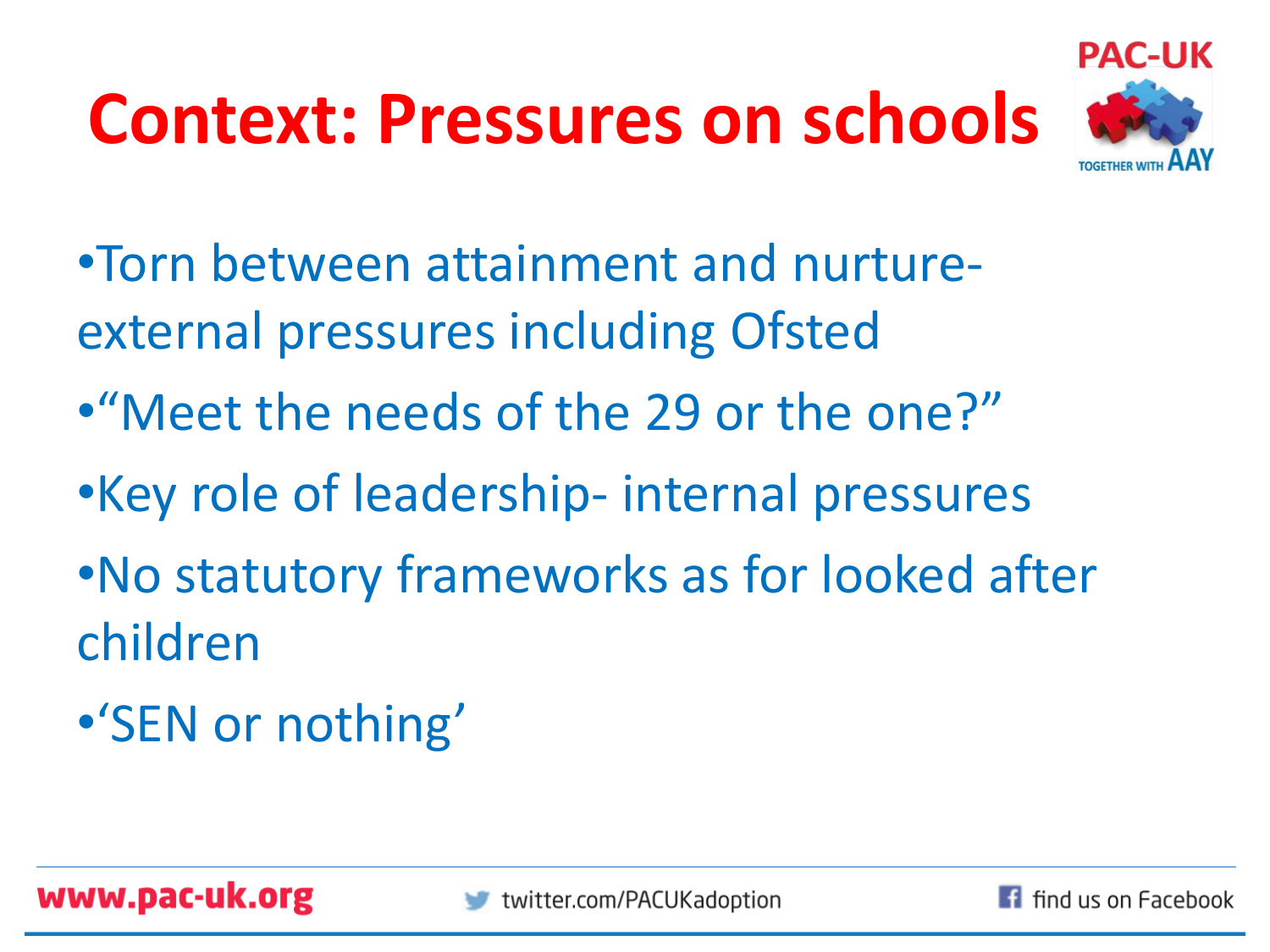# **The Charter**



#### **As an adoption friendly school, we...**

- (1) Identify adopted children's unique needs
- (2) Prioritise relationships
- (3) Respond empathically to behaviour
- (4) Work in true partnership with parents
- (5) Share information sensitively & effectively
- (6) Reflect & protect adoptive families
- (7) Support our staff
- (8) Use our resources wisely

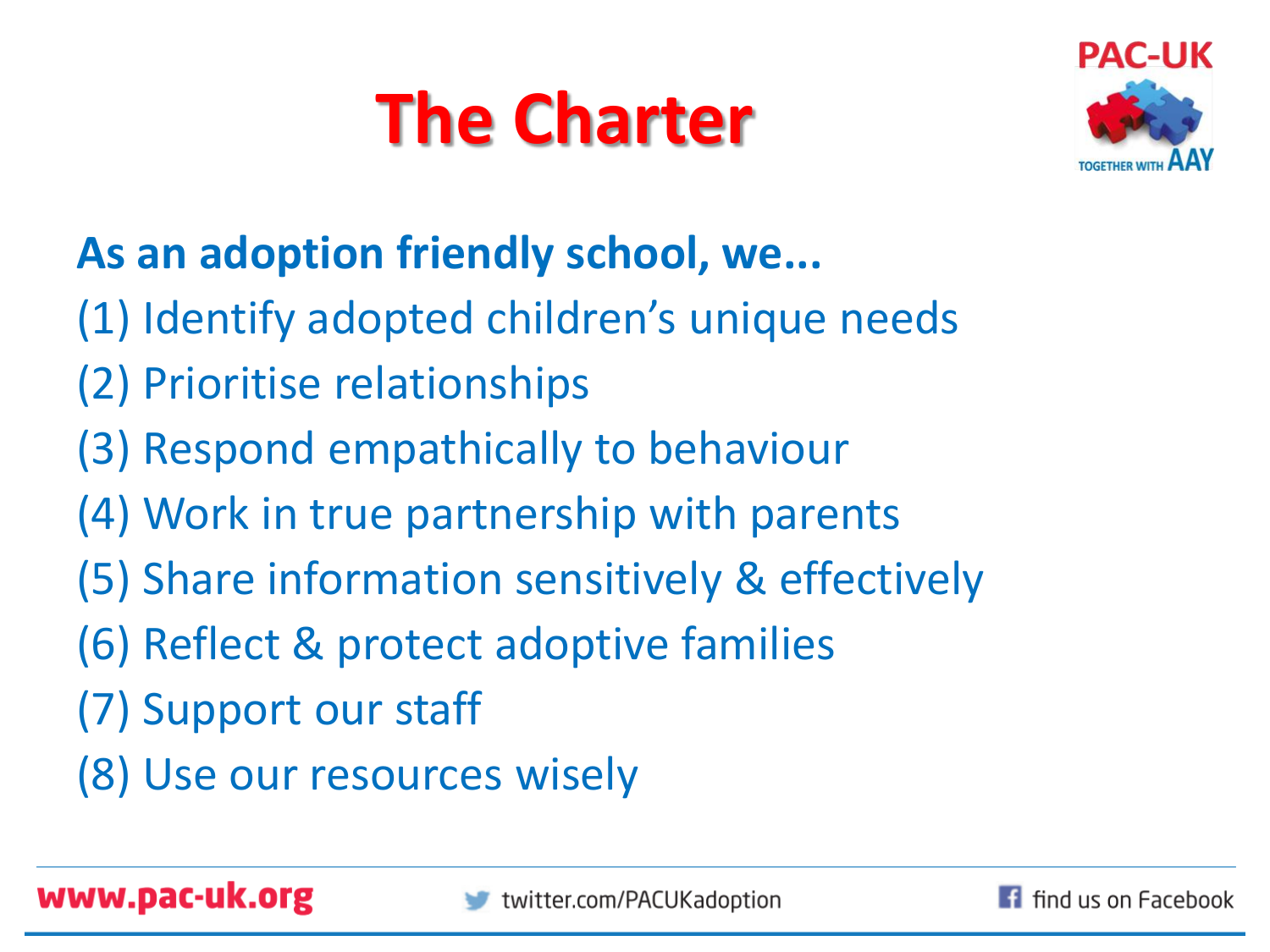